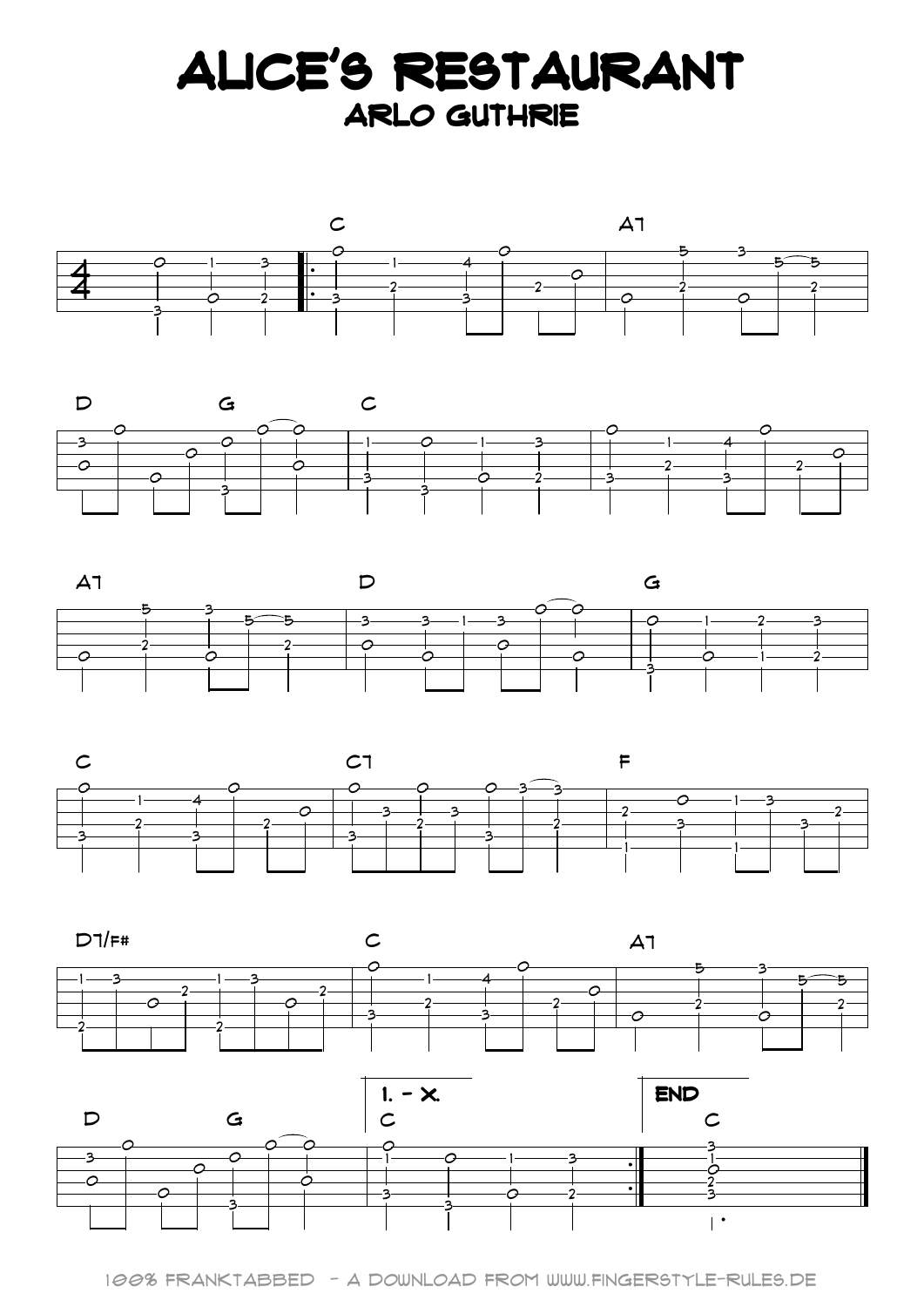#### **ALICE'S RESTAURANT ARLO GUTHRIE - 1 -**

You can get anything you want at Alice's Restaurant You can get anything you want at Alice's Restaurant Walk right in, it's around the back Just a half a mile from the railroad track You can get anything you want at Alice's Restaurant

This song is called "Alice's Restaurant." It's about Alice, and the restaurant, but "Alice's Restaurant" is not the name of the restaurant, that's just the name of the song. That's why I call the song "Alice's Restaurant."

Now it all started two Thanksgivings ago, two years ago, on Thanksgiving, when my friend and I went up to visit Alice at the restaurant, but Alice doesn't live in the restaurant, she lives in the church nearby the restaurant, in the bell tower with her husband Ray and Facha, the dog.

And livin' in the bell tower like that, they got a lot of room downstairs where the pews used to be, and havin' all that room (seein' as how they took out all the pews), they decided that they didn't have to take out their garbage for a long time.

We got up here and found all the garbage in there and we decided that it'd be a friendly gesture for us to take the garbage down to the city dump.

So we took the half-a-ton of garbage, put it in the back of a red VW microbus, took shovels and rakes and implements of destruction, and headed on toward the city dump. Well, we got there and there was a big sign and a chain across the dump sayin', "This dump is closed on Thanksgiving," and we'd never heard of a dump closed on Thanksgiving before, and with tears in our eyes, we drove off into the sunset lookin' for another place to put the garbage.

We didn't find one till we came to a side road, and off the side of the side road was another fifteen-foot cliff, and at the bottom of the cliff was another pile of garbage. And we decided that one big pile was better than two little piles, and rather than bring that one up, we decided to throw ours down. That's what we did.

Drove back to the church, had a Thanksgiving dinner that couldn't be beat, went to sleep, and didn't get up until the next morning, when we got a phone call from Officer Obie. He said, "Kid, we found your name on a envelope at the bottom of a half a ton of garbage and I just wanted to know if you had any information about it."

And I said, "Yes sir, Officer Obie, I cannot tell a lie. I put that envelope under that garbage." After speakin' to Obie for about forty-five minutes on the telephone, we finally arrived at the truth of the matter and he said that we had to go down and pick up the garbage, and also had to go down and speak to him at the Police Officer Station. So we got in the red VW microbus with the shovels and rakes and implements of destruction and headed on toward the Police Officer Station.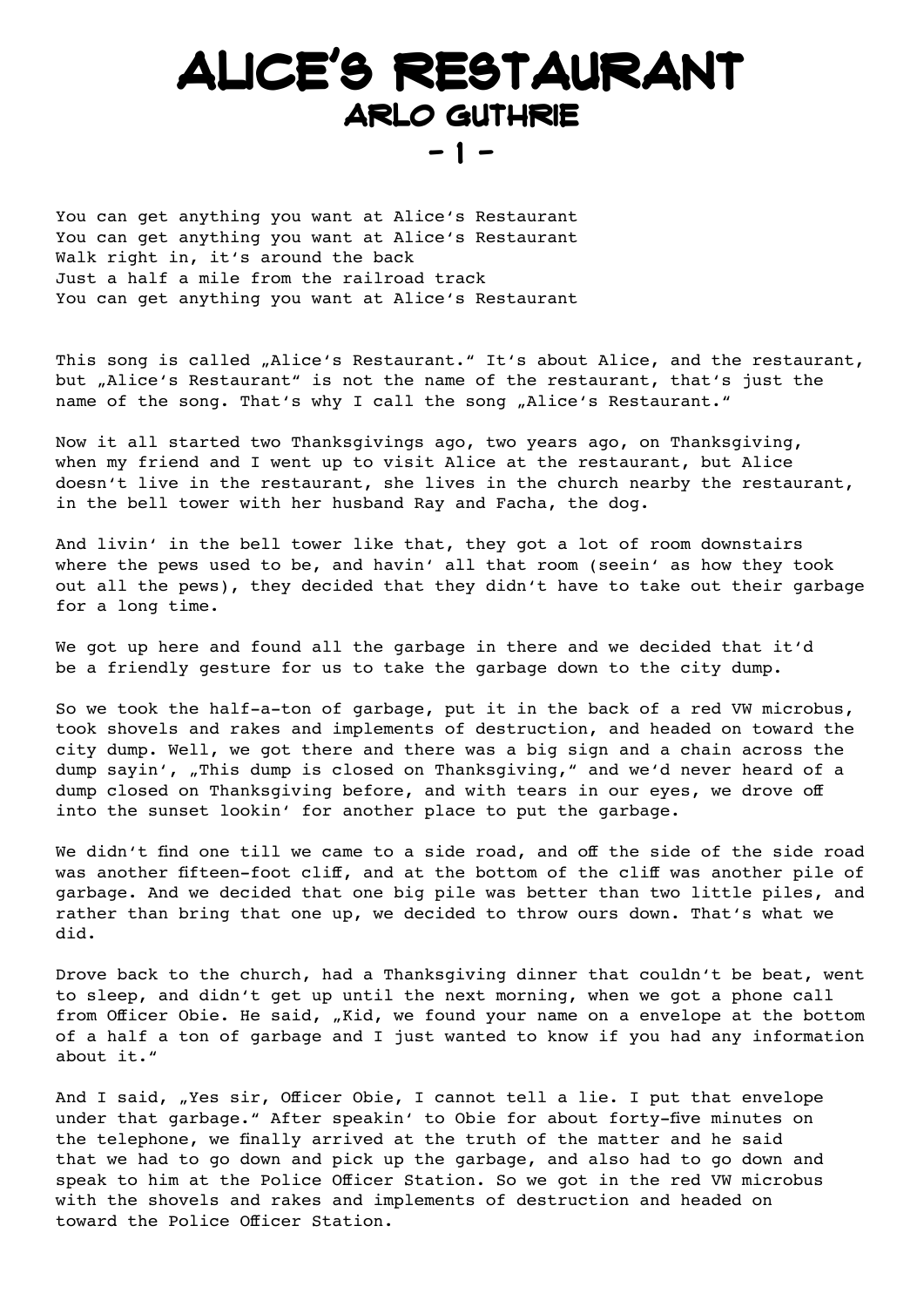# **ALICE'S RESTAURANT ARLO GUTHRIE - 2 -**

Now, friends, there was only one of two things that Obie could've done at the Police Officer Station, and the first was that he could've given us a medal for bein' so brave and honest on the telephone (which wasn't very likely, and we didn't expect it), and the other thing was that he could've bawled us out and told us never to be seen drivin' garbage around in the vicinity again, which is what we expected.

But when we got to the Police Officer Station, there was a third possibility that we hadn't even counted upon, and we was both immediately arrested, handcuffed, and I said, "Obie, I can't pick up the garbage with these here handcuffs on." He said: "Shut up kid, and get in the back of the patrol car."

And that's what we did, sat in the back of the patrol car, and drove to the quote scene of the crime unquote.

I want to tell you , bout the town of Stockbridge, Massachusetts, where this is happenin'. They got three stop signs, two police officers, and one police car, but when we got to the scene of the crime, there was five police officers and three police cars, bein' the biggest crime of the last fifty years and everybody wanted to get in the newspaper story about it.

And they was usin' up all kinds of cop equipment that they had hangin' around the Police Officer Station. They was takin' plaster tire tracks, footprints, dog-smellin' prints and they took twenty-seven 8 x 10 colored glossy photographs with circles and arrows and a paragraph on the back of each one explainin' what each one was, to be used as evidence against us. took pictures of the approach, the getaway, the northwest corner, the southwest corner and that's not to mention the aerial photography!

After the ordeal, we went back to the jail. Obie said he was gonna put us in a cell.

He said: "Kid, I'm gonna put you in a cell. I want your wallet and your belt." I said, "Obie, I can understand your wantin' my wallet, so I don't have any money to spend in the cell, but what do you want my belt for?" and he said, "Kid, we don't want any hangin's." I said, "Obie, did you think I was gonna hang myself for litterin'?"

Obie said he was makin' sure, and, friends, Obie was, , cause he took out the toilet seat so I couldn't hit myself over the head and drown, and he took out the toilet paper so I couldn't bend the bars, roll the toilet paper out the window, slide down the roll and have an escape. Obie was makin' sure.

It was about four or five hours later that Alice--(remember Alice? There's a song about Alice.)--Alice came by and, with a few nasty words to Obie on the side, bailed us out of jail, and we went back to the church, had another Thanksgiving dinner that couldn't be beat, and didn't get up until the next morning, when we all had to go to court. We walked in, sat down, Obie came in with the twenty-seven 8 x 10 colored glossy pictures with the circles and arrows and a paragraph on the back of each one, sat down.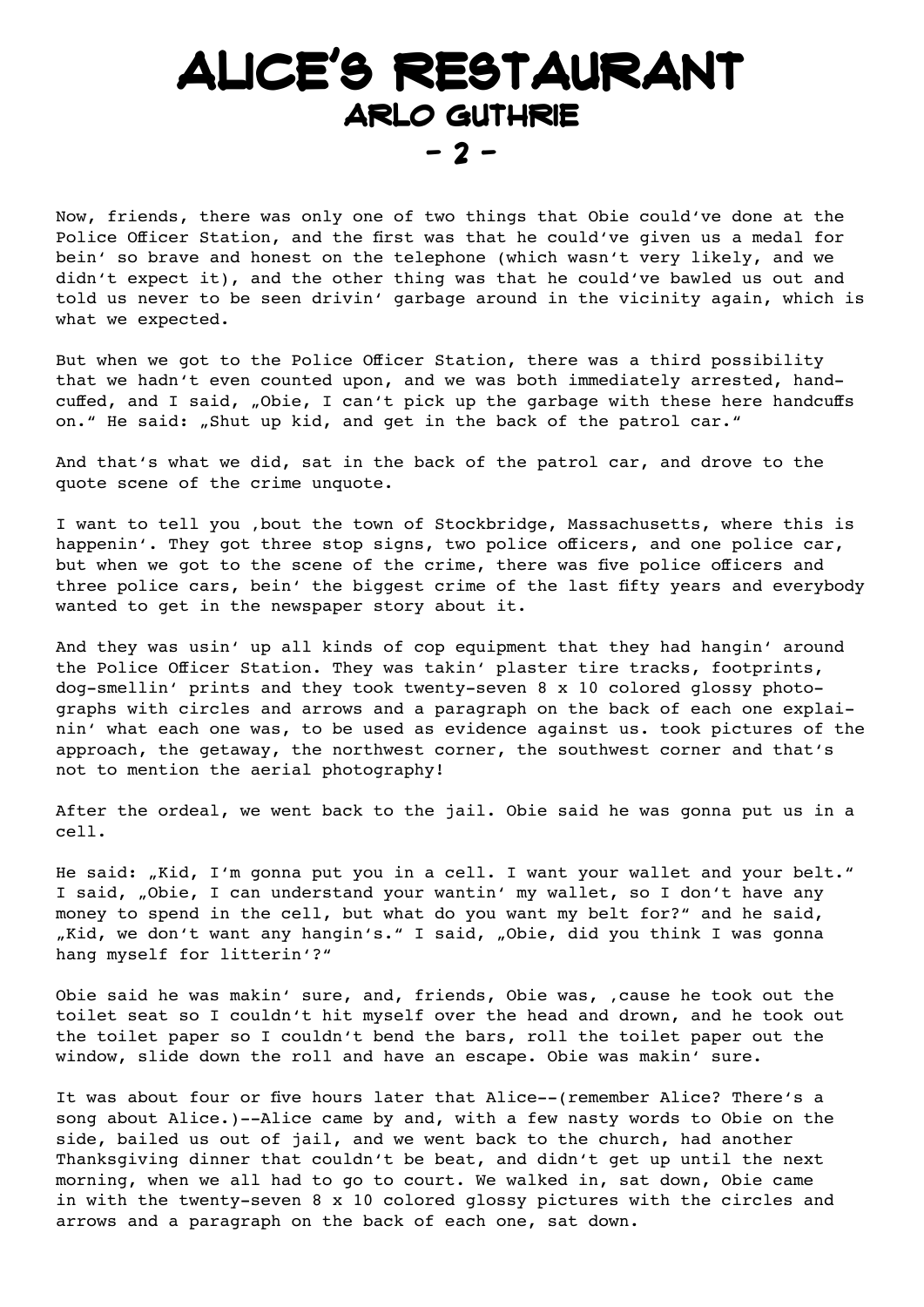# **ALICE'S RESTAURANT ARLO GUTHRIE - 3 -**

Man came in, said, "All rise!" We all stood up, and Obie stood up with the twenty-seven 8 x 10 colored glossy pictures, and the judge walked in, sat down, with a seein' eye dog and he sat down. We sat down.

Obie looked at the seein' eye dog ...then at the twenty-seven 8 x 10 colored glossy pictures with the circles and arrows and a paragraph on the back of each one ... and looked at the seein' eye dog ... and then at the twenty-seven 8 x 10 colored glossy pictures with the circles and arrows and a paragraph on the back of each on and began to cry.

Because Obie came to the realization that it was a typical case of American blind justice, and there wasn't nothin' he could do about it, and the judge wasn't gonna look at the twenty-seven 8 by 10 colored glossy pictures with the circles and arrows and a paragraph on the back of each one explainin' what each one was, to be used as evidence against us.

And we was fined fifty dollars and had to pick up the garbage in the snow.

But that's not what I'm here to tell you about. I'm here to talk about the draft. They got a buildin' down in New York City called Whitehall Street, where you walk in, you get injected, inspected, detected, infected, neglected and selected!

I went down and got my physical examination one day, and I walked in, sat down (got good and drunk the night before, so I looked and felt my best when I went in that morning, , cause I wanted to look like the all-American Kid from New York City. I wanted to feel like .. I wanted to be the all-American Kid from New York), and I walked in, sat down, I was hung down, brung down, hung up and all kinds of mean, nasty, ugly things.

And I walked in, I sat down, they gave me a piece of paper that said: "Kid, see the psychiatrist in room 604."

I went up there, I said, "Shrink, I want to kill. I want to kill! I want to see blood and gore and guts and veins in my teeth! Eat dead, burnt bodies! I mean: Kill. Kill!" And I started jumpin' up and down, yellin' "KILL! KILL!" and he started jumpin' up and down with me, and we was both jumpin' up and down, yellin', "KILL! KILL! KILL! KILL!" and the sergeant came over, pinned a medal on me, sent me down the hall, said "You're our boy". Didn't feel too good about it.

Proceeded down the hall, gettin' more injections, inspections, detections, neglections, and all kinds of stuff that they was doin' to me at the thing there, and I was there for two hours... three hours... four hours... I was there for a long time goin' through all kinds of mean, nasty, ugly things, and I was just havin' a tough time there, and they was inspectin', injectin', every single part of me, and they was leavin' no part untouched!

Proceeded through, and I finally came to see the very last man. I walked in, sat down, after a whole big thing there. I walked up, and I said, "What do you want?"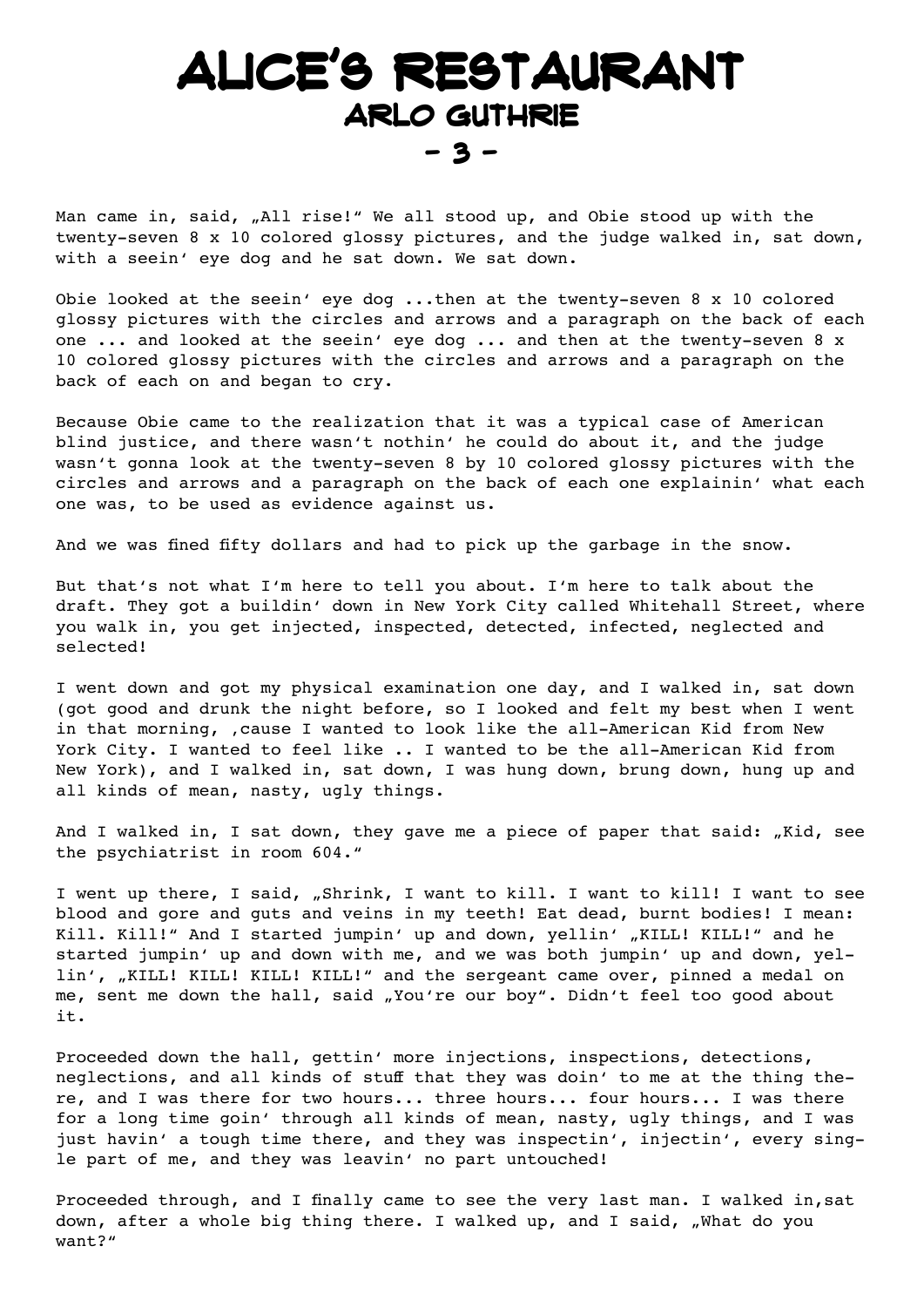# **ALICE'S RESTAURANT ARLO GUTHRIE - 4 -**

He said, "Kid, we only got one question: Have you ever been arrested?"

And I proceeded to tell him the story of Alice's Restaurant Massacree with full orchestration and five-part harmony and stuff like that, and other phenomenon. He stopped me right there and said, "Kid, have you ever been to court?"

And I proceeded to tell him the story of the twenty-seven 8 x 10 colored glossy pictures with the circles and arrows and a paragraph on the back of each one..

He stopped me right there and said, "Kid, I want you to go over and sit down on that bench that says , Group  $W'$ ."

And I walked over to the bench there, and there's... Group W is where they put you if you may not be moral enough to join the army after committin' your special crime.

There was all kinds of mean, nasty, ugly-lookin' people on the bench there .. there was mother-rapers .. father-stabbers .. father-rapers! FATHER-RAPERS sittin' right there on the bench next to me! And they was mean and nasty and ugly and horrible and crime fightin' guys were sittin' there on the bench, and the meanest, ugliest, nastiest one .. the meanest father-raper of them all .. was comin' over to me, and he was mean and ugly and nasty and horrible and all kinds of things, and he sat down next to me. He said, "Kid, what'd you get?" I said "I didn't get nothin'. I had to pay fifty dollars and pick up the garbage."

He said, "What were you arrested for, kid?" and I said, "Litterin". And they all moved away from me on the bench there, with the hairy eyeball and all kinds of mean, nasty things, till I said, "And creatin' a nuisance". And they all came back, shook my hand, and we had a great time on the bench talkin' about crime, mother-stabbin', father-rapin', . . . all kinds of groovy things that we was talkin' about on the bench, and everything was fine.

We was smokin' cigarettes and all kinds of things, until the sergeant came Over, had some paper in his hand, held it up and said:

*"KIDSTHISPIECEOFPAPERSGOTFOURTYSVENPAGESTHIRTYSEVENSETENCES FIFTYEIGHTWORDSWEWANTTOKNOWTHEDETAILSOFTHECRIMETHETIMEOFTHECRIME ANDANYOTHERKINDOFTHINGYOUGOTTOSAYPERTAININGTOANDABOUTTHECRIME WEWANTTOKNOWTHEARRESTINGOFFICERSNAMEANDANYOTHERTHINGYOUGOTTOSAY .."*

And he talked for forty-five minutes and nobody understood a word that he said. But we had fun fillin' out the forms and playin' with the pencils on the bench there. I filled out the Massacree with the four-part harmony. Wrote it down there just like it was and everything was fine. And I put down my pencil, and I turned over the piece of paper, and there .. on the other side .. in the middle of the other side .. away from everything else on the other side .. in parentheses .. capital letters .. quotated .. read the following words: "Kid, have you rehabilitated yourself?"